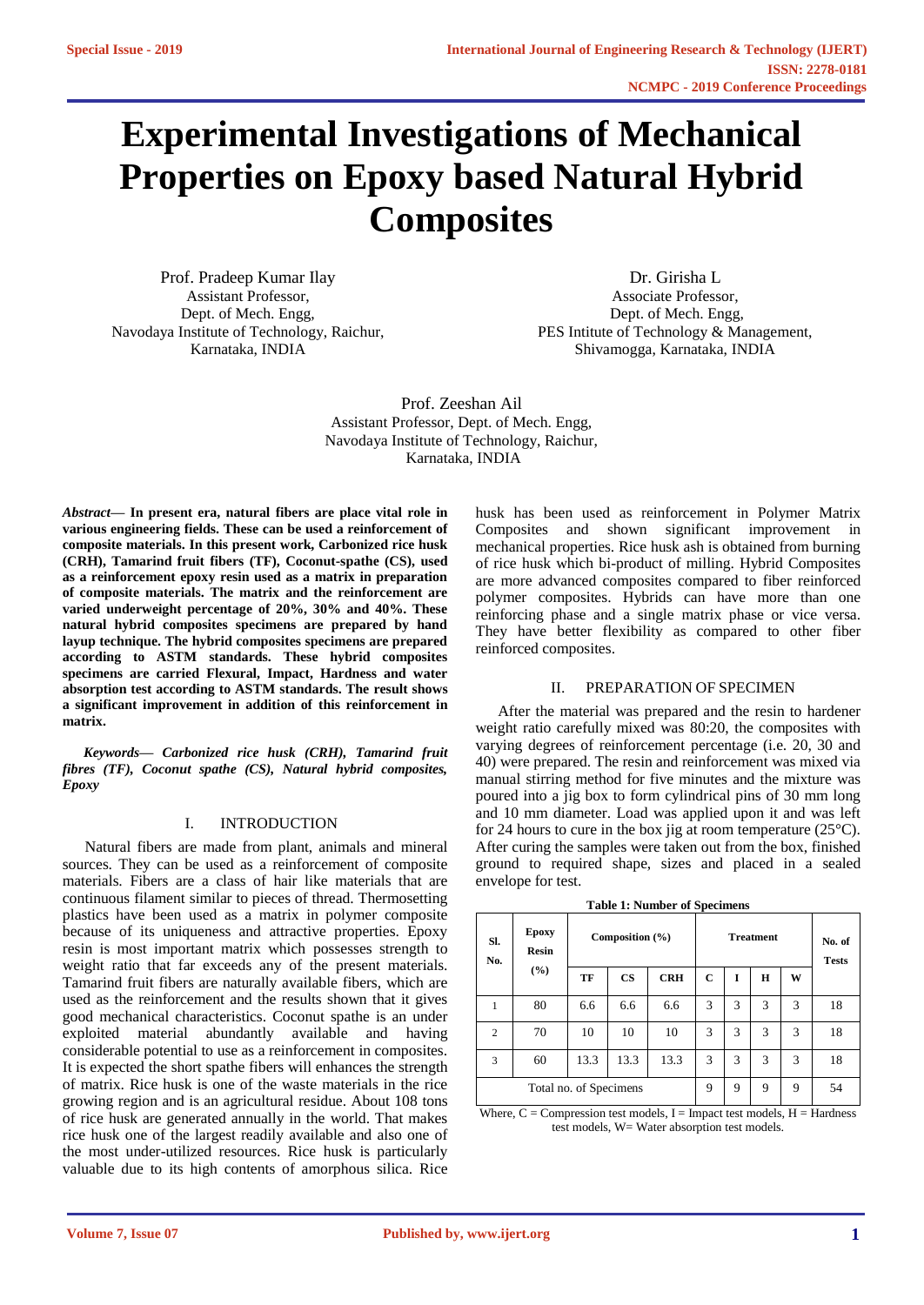#### III. EXPERIMENTATION

All test specimen dimensions were according to the respective ASTM standards. All tests were performed at room temperature. Five specimens of each type were tested and five replicate values were taken as an average of tested specimens.

## *A. Flexural Strength Test*

Flexural analysis was carried out at room temperature through three-point bend testing as specified in ASTM D 790, using universal testing machine. The speed of the crosshead was 5 mm/min. Three composites specimens were tested for each sample and each test was performed until failure occurred. Flexural strength was calculated from the Equation. The pictorial view of specimen is shown in figure1.

#### *B. Charpy Impact Test*

Impact test was performed on Carbonized Rice Husk, Coconut Spathe fibres and tamarind fruit fibres reinforced hybrid epoxy composite specimens as per ASTM-D256. Three samples were tested at ambient conditions and the average of impact strength was calculated. The pictorial view of specimen is shown in figure 2.



Fig. 1: Flexural test specimen.



Fig.2: Impact test specimen

## *C. Brinell Hardness Test*

Hardness tests were conducted using hardness testing machine. In each case, three samples were tested and average value tabulated. Hardness test samples were cut as per ASTM D785 test procedure. Tests were carried out at room temperature and each test was performed until indentation will occurred. The pictorial view of specimen is shown in figure 3.



Fig. 3: Hardness test specimen

## *D. Water Absorption Test*

The Water absorption test specimen was prepared according to ASTM5229 standard. The pictorial view of specimen is shown in figure 4.



Fig. 4: Water absorption test specimen

## IV. RESULTS AND DISCUSSIONS

#### *A. Flexural Test Of Composites*

The flexural test of the prepared composite specimen tested in the UTM and the results are shown table 2. The figure 5 shows the graphical representations of flexural strength on hybrid natural composites.



Fig. 5: Effect of flexural strength on hybrid natural composites.

The effect of flexural strength on all combination of composites is shown in figure 5. It is observed that load sustainability of specimen increases as increase in fibre proportion. The load sustainability in P60% R40% is more when compared with P70% R30% and P80% R20%. This is due to gap between the fibre and matrix can be filled by adequate amount of powder particles so that voids can be avoided and hence when the load is applied to the specimen stress can be easily transferred fibre to matrix and gives the higher flexural strength however, the flexural strength of the other two composition gives slightly lesser flexural strength. This is decrease due to poor wettability between reinforcement and matrix leading a weak interface.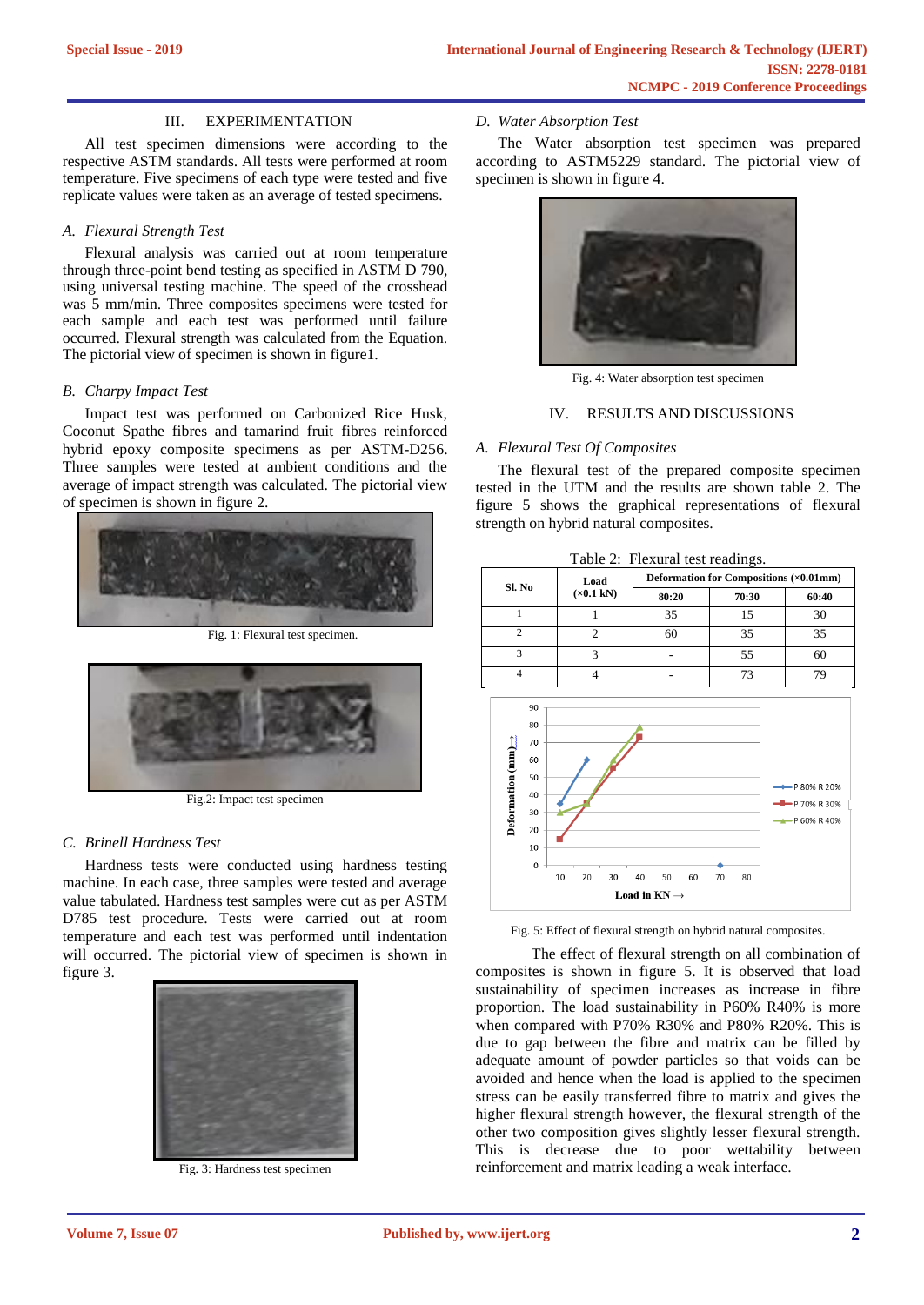# *B. Impact Test Of Composites*

The Impact test of the prepared composite specimen tested in the UTM and the results are shown in table 3.

Table 3: Impact test readings.

| <b>Percentage of composition</b> | Energy Consumed in $J/mm^2$ |
|----------------------------------|-----------------------------|
| 80% Epoxy, 20% Reinforcement     | 0.006                       |
| 70% Epoxy, 30% Reinforcement     | 0.008                       |
| 60% Epoxy, 40% Reinforcement     | 0.011                       |



Fig. 6: Variation in impact strength of three different combinations of composites.

The effect of impact strength on all combination of composites is shown in figure 6. It is observed that load sustainability of specimen increases as increase in fiber proportion. The load sustainability in P60% R40% is more when compared with P70% R30% and P80% R20%. The composites having higher epoxy resin have least impact strength as compared with other two composites.

# *C. Hardness of Composites*

The hardness test of the prepared composite specimen tested in the Brinell hardness testing machine with ball indenter and the results are shown table 4.

| Composition                      | Load $(kg)$ | <b>BHN</b> |
|----------------------------------|-------------|------------|
| 80% Epoxy, 20%<br>Reinforcement` | 100         | 73         |
| 70% Epoxy, 30%<br>Reinforcement  | 100         | 61.55      |
| 60% Epoxy, 40%<br>Reinforcement  | 100         | 58         |

Table 4: Hardness values of composites.



#### Fig.7: BHN of Hybrid composites

From the figure 7 it can be observed that the hardness value increase with increase in reinforcement in the composites. In this the specimen of composition 80% Epoxy, 20% Reinforcement composition exhibits the higher hardness value. This is due to high filler content present in the composites that makes matrix harder which leads to reduction in elasticity of composites. The 40% fiber content composite as shown a lower trend in hardness. This is due to the fact that the fiber becomes the predominant than the base material and has the percentage of fiber increases. The interaction between the fibers inside the composites increases that is there will be higher fiber to fiber contact which leads to poor interfacial bonding between the fiber and the matrix. Due to this poor interfacial bonding effective. Load transfer may not takes place and leads to quick failure.

## *D. Water Absorption Test*

The water absorption test of the prepared composites specimen tested and the results are shown table 5.

| No. of          | Absorptions of water by compositions |                                      |                                      |  |  |  |  |
|-----------------|--------------------------------------|--------------------------------------|--------------------------------------|--|--|--|--|
| soaking<br>days | 80% Epoxy, 20%<br>Reinforcement(gms) | 70% Epoxy, 30%<br>Reinforcement(gms) | 60% Epoxy, 40%<br>Reinforcement(gms) |  |  |  |  |
| 1               | 10.392                               | 10.041                               | 10.012                               |  |  |  |  |
| $\overline{c}$  | 13.483                               | 13.507                               | 13.614                               |  |  |  |  |
| 3               | 14.024                               | 14.159                               | 14.253                               |  |  |  |  |
| $\overline{4}$  | 14.782                               | 15.023                               | 15.657                               |  |  |  |  |
| 5               | 15.125                               | 15.357                               | 15.826                               |  |  |  |  |
| 6               | 15.201                               | 15.386                               | 15.833                               |  |  |  |  |
| $\overline{7}$  | 15.201                               | 15.392                               | 15.833                               |  |  |  |  |
| 8               | 15.224                               | 15.391                               |                                      |  |  |  |  |
| 9               | 15.224                               | 15.91                                |                                      |  |  |  |  |

Table 5: Water absorption by composition

Figure.8 shows moisture absorption test results for water. From the plotted graphs it can be observed that the amount of moisture in the composite increases with time and later levelled off at some period, which is an indication of saturation. It is observed that composites of 80% Epoxy, 20% Reinforcement composite absorbs less water as compared to other two composites.